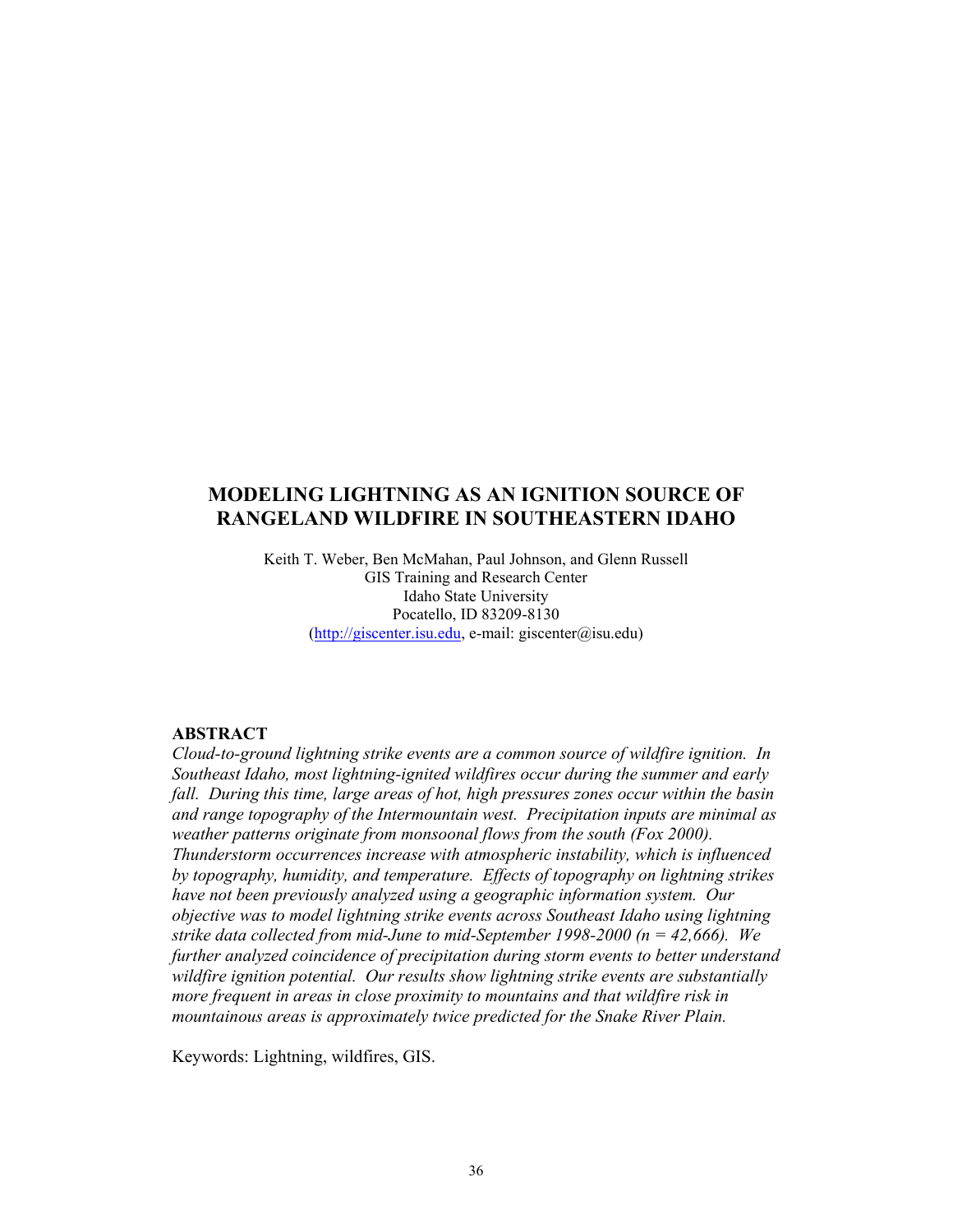## **INTRODUCTION**

Wildfires are an increasing problem in Idaho because fuel stockpiles have developed during a century of fire suppression and because the prevalence of cheat grass (*Bromus tectorum*) has made the fuels on Idaho rangelands much more flammable. A particularly destructive fire season involving a number of extremely large wildfires occurred in the Intermountain West during the year 2000. Due to accumulated fuel loads many of these fires burned more intensely and severely than witnessed before. Consequently, soils in some of the more severely burned areas were sterilized and important nutrients volatized.

Southeastern Idaho's climate is fairly xeric and brittle (Savory 1999). Rangelands in this area will require many years to recover from wildfire events like those experienced in 2000. To further compound this problem, non-native species like cheatgrass will likely invade these sites and subsequently alter the future fire regime.

Lightning is a natural wildfire ignition source. In many areas of the intermountain west, the potential for lightning to ignite a fire is enhanced during "dry" thunderstorm events (i.e., a storm event accompanied by little (<0.25cm) or no rainfall). Characteristics of individual cloud-ground lightning strikes also influence ignition potential.

We examined the spatial distribution, polarity and multiplicity of lightning strike events, coincident precipitation, fuel load and continuity of fuel to develop a wildfireassociated-lightning model. This study was based upon data describing field conditions and lightning strike events that occurred between June 15 and September 15, 1998-2002.

### **METHODS**

Our study area  $(18,800 \text{km}^2)$  was contained within a single Landsat 7 ETM+ scene (path 39 row 30) in southeastern Idaho. All lightning strikes included in this study were located between  $43^{0}36'00"$  and  $42^{0}48'00"$  N latitude and  $-113^{0}35'00"$  and -112<sup>0</sup> 37'59" W longitude. This area is considered sagebrush-steppe semiarid-desert and has a history of livestock grazing and wildfire occurrence.

We acquired cloud-to-ground lightning strike events (*n*=42,666) from Global Atmospherics (2000). Visual observation of the spatial distribution of lightning strikes overlaid upon a digital terrain hillshade model indicated a strong relationship between frequency of lightning strike events and proximity to mountains.

For purposes of this study, mountains were defined as having slope  $\geq 5\%$ , elevation ≥500m above minimum relative elevation for the region and a minimum mapping unit of 25 ha. Elevation in the Rocky Mountain (RM) region ranged from 1386-3231m while elevation in the adjacent Snake River Plain (SRP) region ranged from 1258- 2300m. The relationship between frequency of lightning strike and proximity to mountains was evaluated using use-availability and regression analyses.

We acquire precipitation data from AgriMet (2002). Six weather stations were selected to represent RM and SRP regions. Individual storm events were identified by date and time. The extent of each storm event was determined by the spatial extent (minimum and maximum X, Y coordinates) of lightning strikes. The weather station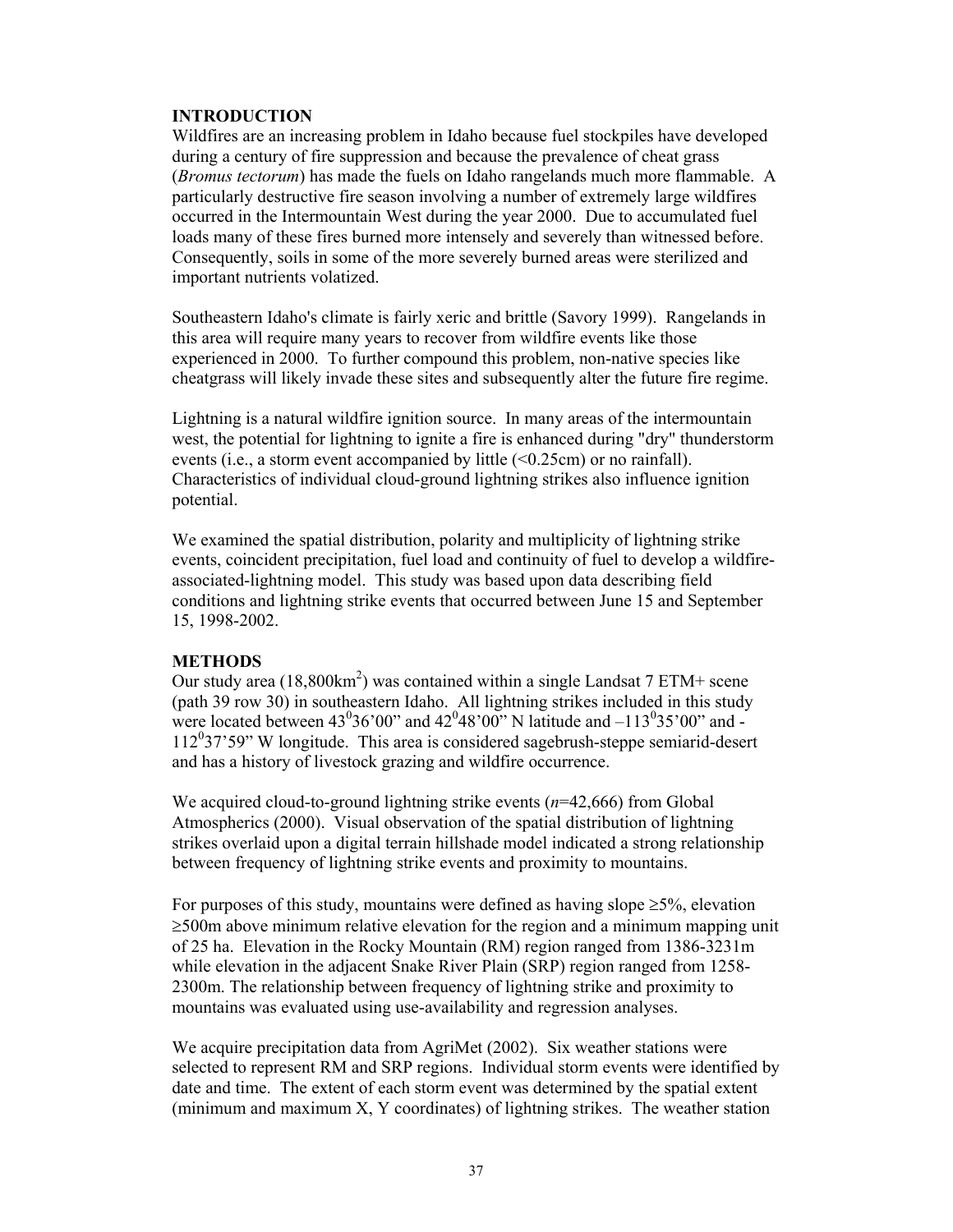within the extent of the storm event or closest to each storm event was then examined for coincident precipitation. The precipitation recorded for the selected station was then assigned to the storm event. This process was repeated for all storm events  $(n=163)$ .

Statistical analysis was performed to determine the relationship between precipitation and RM versus SRP storm events using regression analyses. Polarity of charge and multiplicity of strikes was examined in the same fashion.

Another associated wildfire risk component is fuel continuity. Horizontal fuel continuity was estimated using fuel load measurements (Anderson 1982) and vegetation cover characteristics (*n*=370). Maximum-likelihood supervised classification was used to produce a horizontal fuel continuity model for the region. Validation of this model was accomplished using boot-strap methods.

Results of lightning strike pattern, coincident precipitation, and continuity of fuel analyses were ranked to describe relative risk and combined into a final wildfireassociated-lightning model.

#### **RESULTS AND DISCUSSION**

During the fire season (1998-2000) 42,801 lightning strikes were recorded. Nearly 8% were positive strikes (*n*=3,372). Typically, 10% (DeCoursey et al 1983) to 20% (Brookhouse 1999) of all lightning strikes are positively charged. Wildfire ignition risk due to lightning is primarily a function of long continuing current. Long continuing current occurs with 80% of all positive strikes and 10% of negative strikes. The proportion of positively charged lightning strikes was equal in the RM and SRP regions.

Lightning strikes did not occur randomly within the study area. Based upon useavailability analysis (i.e., Chi-square and Bonferroni-Z) the number of lightning strikes in the RM region was twice its proportion of land area. In contrast, the number of lightning strikes in the SRP was half of its proportion of land area. In foothill regions (that area within 10km of a mountain) the frequency of lightning strikes was readily predicted using proximity to mountains  $(y = -759.24 \text{Ln}(x) + 1939, R^2 = 0.985,$ where  $y =$  frequency of lightning strikes and  $x =$  proximity to mountain in km). A relative risk model was then produced for lightning strike events where mountain areas were assigned a value of 2.0, foothills were given a value of 1.0, and the SRP region was given a value of 0.5. We realize however, that actual risk could be effectively reduced if heavy precipitation occurred during storm events.

Average rainfall in the study area during the entire fire season (1-June through 15- September) was only 3.6cm (RM) and 4.6cm (SRP) for 1998-2000. Precipitation - albeit very little-- in both the RM and SRP regions occurred concurrently nearly 70% of the time. Twenty-three percent of storm events in the RM region had coincident precipitation ( $\geq 0.25$ cm) while 36% of storm events in the SRP region had coincident precipitation. Due to the uniform and minimal amount of rainfall associated with storm events in both the RM and SRP regions, we conclude that coincident precipitation had no measurable effect upon our study. However, higher precipitation events would effect wildfire risk.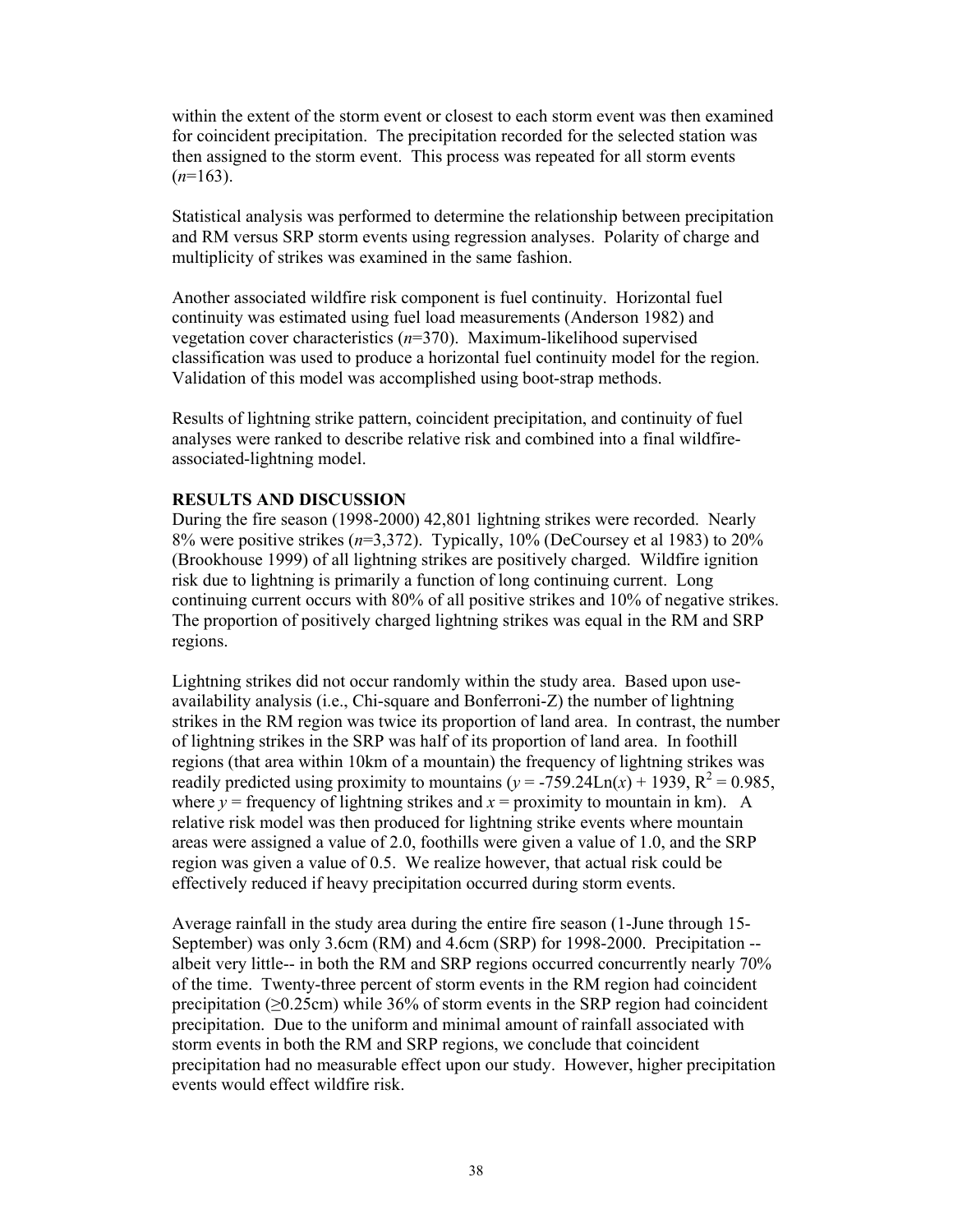Results of the fuel continuity model predict clusters of highly continuous fuel in the RM region as well as portions of the SRP region. Pixels were classified with values ranging from 0.0 (low fuel continuity (e.g., isolated pockets of vegetation within lava flows)) to 5.0 (high fuel continuity (e.g., areas with high percent cover of grass and shrubs). Overall accuracy (67%) of this model was determined using boot-strapping techniques.

The lightning strike events relative risk model and fuel continuity model were multiplied together to produce a final wildfire-associated-lightning model (fig. 1). Based upon these results, wildfire risk in the RM region is approximately twice that found in the SRP rangelands.



Figure 1. Final wildfire-associated-lighting risk model for the study area.

## **ACKNOWLEDGEMENTS**

This study was made possible by a grant from the National Aeronautics and Space Administration Goddard Space Flight Center. ISU would also like to acknowledge the Idaho Delegation for their assistance in obtaining this grant.

# **LITERATURE CITED**

Agrimet. 2002. Historical archive data access. http://mac1.pn.usbr.gov/agrimet/webarcread.html

Andersen, H.E., 1982. Aids to Determining Fuel Models for Estimating Fire Behavior, USDA Forest Service General Technical Report INT-122.